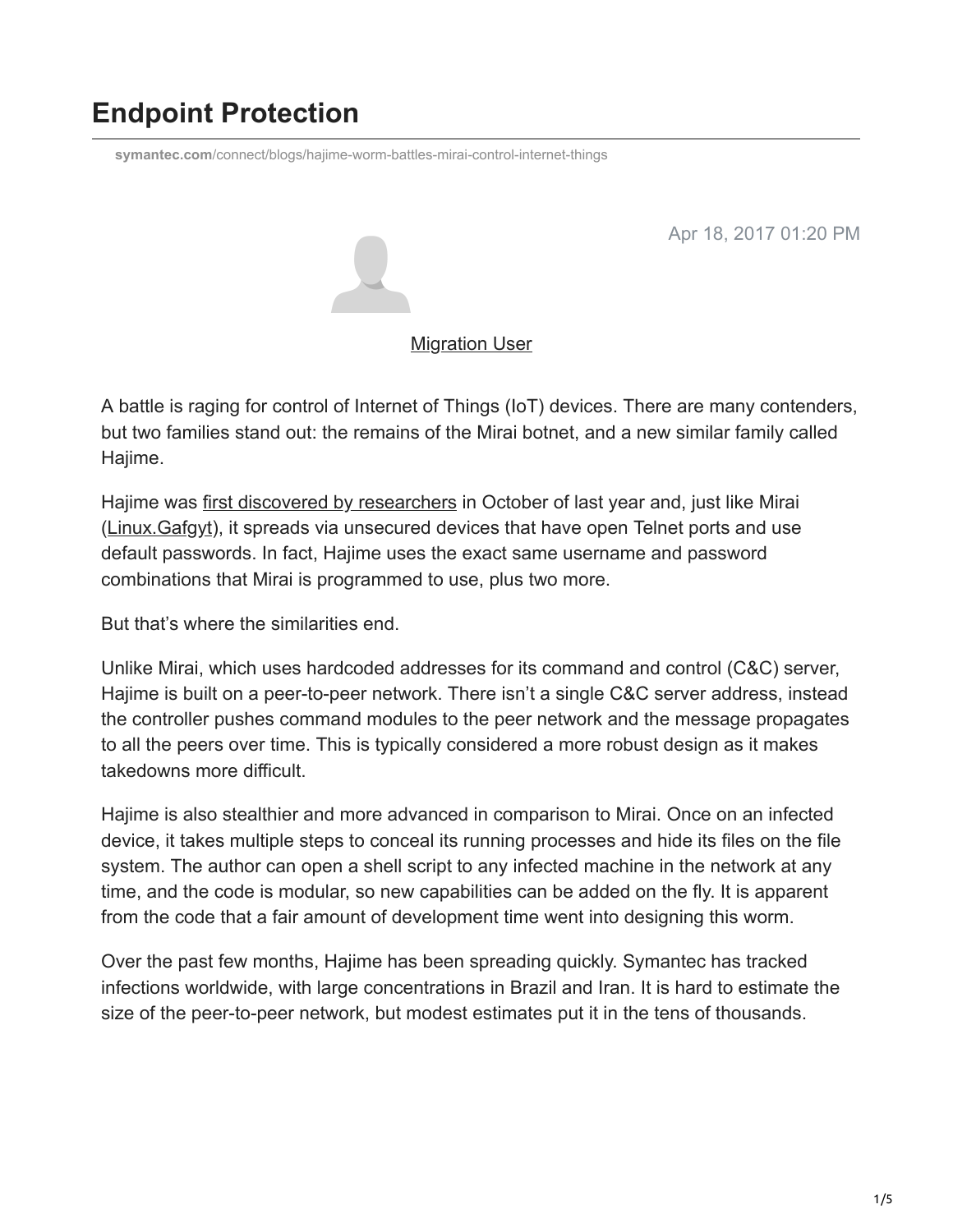

*Figure 1. Top 10 Hajime-infected countries*

#### **Reasons behind the worm**

There are some features that are noticeably missing from Hajime. It currently doesn't have any distributed denial of service (DDoS) capabilities or any attacking code except for the propagation module. Instead, it fetches a statement from its controller and displays it on the terminal approximately every 10 minutes. The current message is:

*Just a white hat, securing some systems.*

*Important messages will be signed like this!*

*Hajime Author.*

*Contact CLOSED*

*Stay sharp!*

The above message is cryptographically signed and the worm will only accept messages signed by a hardcoded key, so there is little question that this message is from the worm's true author. However, there is a question around trusting that the author is a true white hat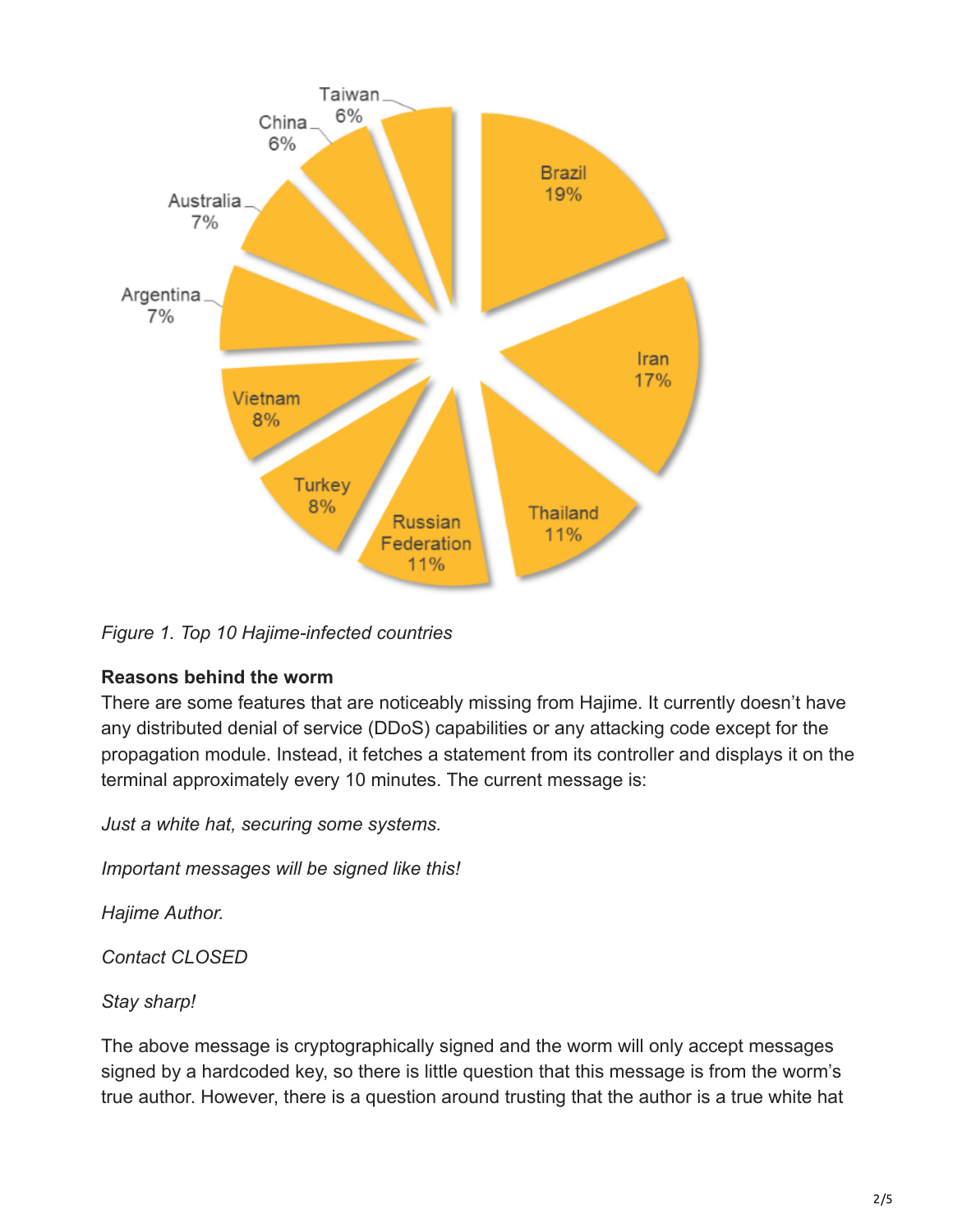and is only trying to secure these systems, as they are still installing their own backdoor on the system. The modular design of Hajime also means if the author's intentions change they could potentially turn the infected devices into a massive botnet.

To the author's credit, once the worm is installed it does improve the security of the device. It blocks access to ports 23, 7547, 5555, and 5358, which are all ports hosting services known to be exploitable on many IoT devices. Mirai is known to target some of these ports.



*Figure 2. The volume of observed Hajime infections, by location*

#### **White worms**

This isn't the first case of a [vigilante attempting to secure vulnerable IoT devices.](https://community.broadcom.com/symantecenterprise/viewdocument?DocumentKey=ef23b297-5cc6-4c4a-b2e7-ff41635965fe&CommunityKey=1ecf5f55-9545-44d6-b0f4-4e4a7f5f5e68&tab=librarydocuments) In 2014/2015, the [Linux.Wifatch](https://www.symantec.com/security_response/writeup.jsp?docid=2015-011216-2314-99) malware was observed. This was written by "The White Team", which attempted to secure IoT devices in much the same way as Hajime is now. [Brickerbots](https://arstechnica.com/security/2017/04/rash-of-in-the-wild-attacks-permanently-destroys-poorly-secured-iot-devices/) also try to take IoT devices offline by deleting critical system files or corrupting the system in similar ways.

The problem with these white worms is that they usually turn out to have a short lifespan. That is because their effects are only temporary. On the typical IoT system affected by these worms the changes made to improve the security are only in RAM and not persistent.

Once the device is rebooted it goes back to its unsecured state, complete with default passwords and a Telnet open to the world. To have a lasting effect, the firmware would need to be updated. It is extremely difficult to update the firmware on a large scale because the process is unique to each device and in some cases is not possible without physical access. And so, we are left with embedded devices stuck in a sort of *Groundhog Day* time loop scenario. One day a device may belong to the Mirai botnet, after the next reboot it could belong to Hajime, then the next any of the many other IoT malware/worms that are out there scanning for devices with hardcoded passwords. This cycle will continue with each reboot until the device is updated with a newer, more secure firmware.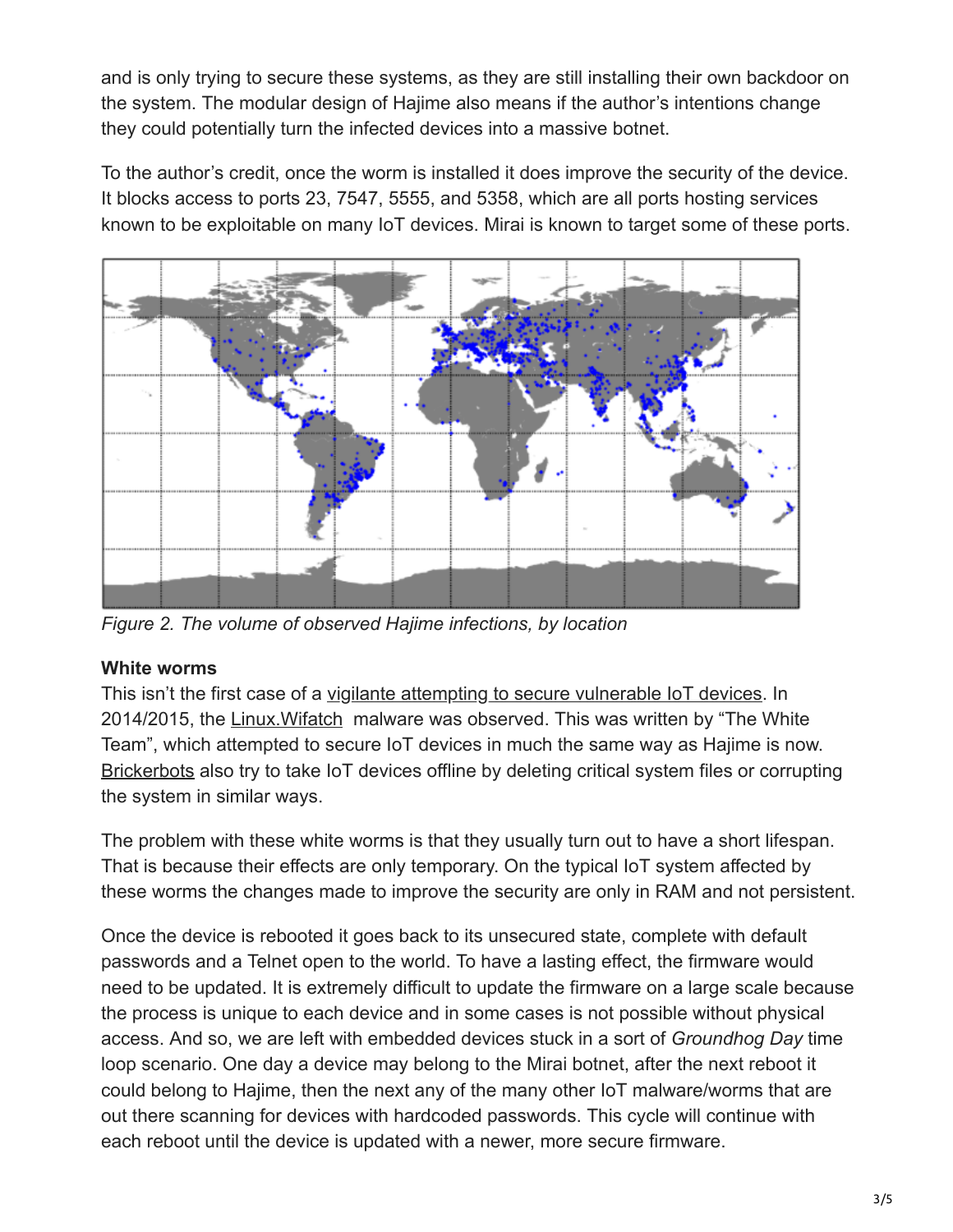#### **Security researchers doubling as QA**

There is another aspect of the worm that stands out. In the broadcast message, the author refers to themselves as the "Hajime Author" but the name Hajime appears nowhere in the binaries. In fact, the name "Hajime" didn't come from the author but rather from the researchers who discovered the worm and spotted similarities between it and the Mirai botnet and wanted to maintain the Japanese naming theme (Mirai means "future" in Japanese, Hajime means "beginning"). This shows that the author was aware of the researchers' report and seemed to have liked the name.

The report also identified bugs in the worm and provided signatures for detecting them. It appears that the worm's author took note. Now, each of the noted bugs has been fixed and none of the signatures still work. It appears that the report, in a way, served as free quality assurance for the worm's author; showing them what bugs they still needed to fix.

In this case, helping the author fix the bugs may not have caused that much damage, but the thought of security researchers inadvertently assisting malware authors is worrying. There is a fine balance between deciding how much information to put into a malware report to help IT teams identify compromises, while at the same time not exposing so much information as to serve as training and critical review for the attackers. Highlighting mistakes in malware is rarely worth it as it provides very little actionable intelligence for defenders. Just like in poker, security researchers must remember to never show someone their hand if they don't have to.

#### **Guarding against attack**

Users of IoT devices should take the following steps to help prevent their devices from becoming infected with malware.

- Research the capabilities and security features of an IoT device before purchase
- Perform an audit of IoT devices used on your network
- Change the default credentials on devices. Use strong and unique passwords for device accounts and Wi-Fi networks
- Use a strong encryption method when setting up Wi-Fi network access (WPA)
- Disable features and services that are not required
- Disable Telnet login and use SSH where possible
- Disable Universal Plug and Play (UPnP) on routers unless absolutely necessary
- Modify the default privacy and security settings of IoT devices according to your requirements and security policy
- Disable or protect remote access to IoT devices when not needed
- Use wired connections instead of wireless where possible
- Regularly check the manufacturer's website for firmware updates
- Ensure that a hardware outage does not result in an unsecure state of the device

### **Protection**

Symantec and Norton products detect the threats mentioned in this blog as: